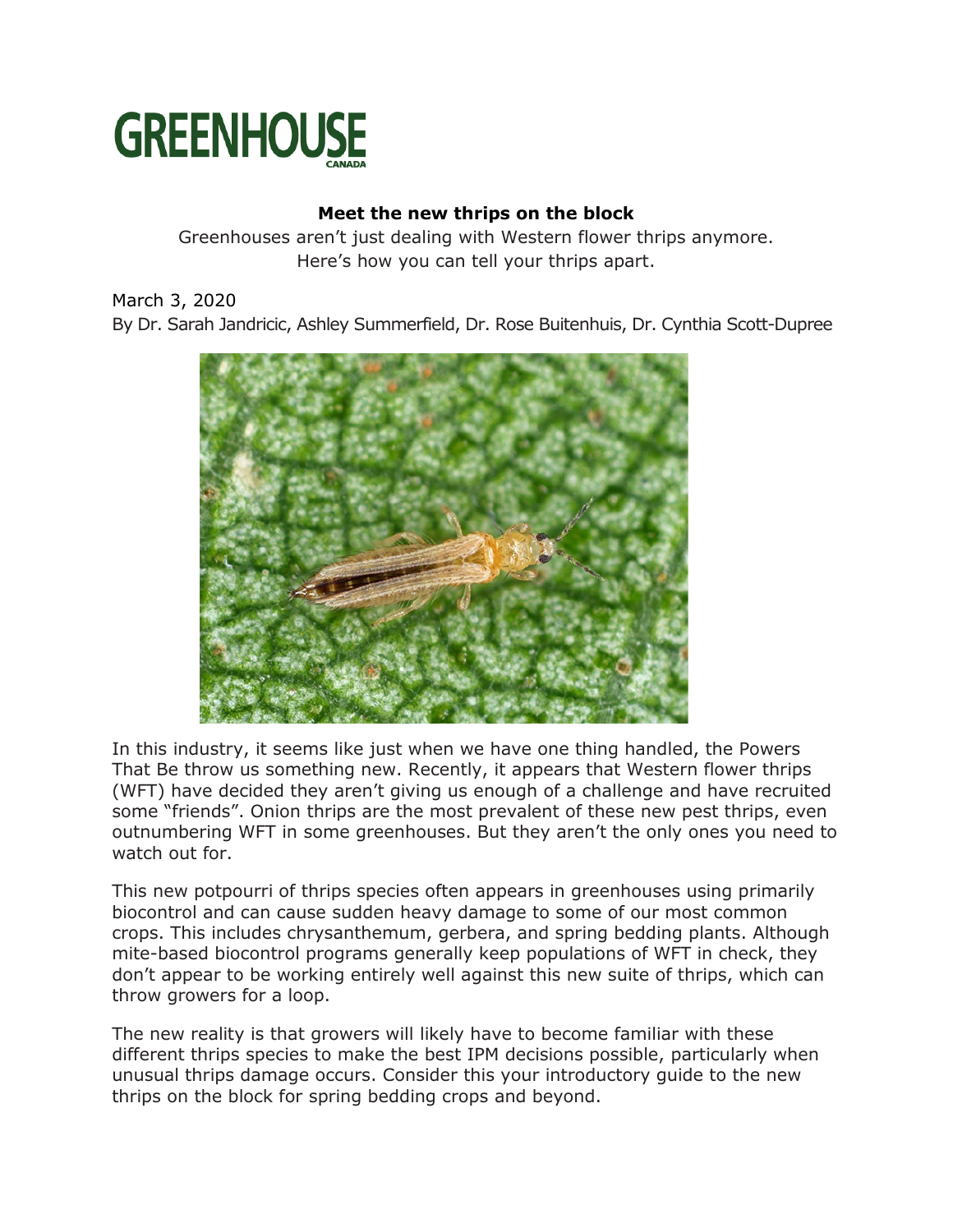#### **Where are they coming from?**

Research by Dr. Rose Buitenhuis in 2017 (Vineland Research and Innovation Centre) demonstrated that imported cuttings are a main source of both thrips and spider mite issues for Ontario growers. In summer 2019, OMAFRA summer student Elizabeth Huber-Kidby examined weekly shipments of chrysanthemum cuttings from various suppliers to determine exactly which species of thrips arrive in our greenhouses this way. All thrips that emerged from mum cuttings were WFT, with the exception of a single chrysanthemum thrips.

This tells us that onion thrips and other thrips species are most likely coming in through greenhouse vents and other openings and are able to establish in the greenhouse due to low pesticide use. Although, at this point, we can't entirely rule out cuttings of other non-mum crops as a possible source for some of these thrips species, especially if you grow multiple crops in the same compartment.

#### **How to tell your thrips apart**

To tell which thrips are causing damage to your plants, the most definitive way is to collect specimens from damaged plants and look at them under a microscope. Dr. Sarah Jandricic, OMAFRA greenhouse IPM specialist, and Ashley Summerfield a University of Guelph M.Sc. student studying new thrips species, have put together an easy set of diagrams that growers can use to tell common thrips apart with minimal effort. You can find this key and instructions for collecting thrips at [http://greenhouseipm.org/pests/thripskey/](http://greenhouseipm.org/pests/thripskey). The following is a quick introduction to these pests.

#### **Thrips you need to know**



*Western flower thrips Adult female (left) and male (right) western flower thrips. Yellow arrows indicate coarse hairs on* the top and bottom of the pronotum. Photo credit*: A. Summerfield*

# *Western flower thrips (Frankliniella occidentalis)*

*Pest status:* WFT is still the primary thrips species in most ornamental greenhouses and seem happy living concurrently with other thrips species that may invade.

*Key features:* Larger than the other yellow-coloured thrips you'll encounter, WFT have bright red ocelli (3 spots between their eyes). They also have plenty of long coarse hairs on the top and bottom of their "shoulders" (called the pronotum). WFT body colour ranges from common pale yellow to a very dark brown (called a "dark morph").

*Known host crops:* Wide host range

*Damage pattern:* Widespread, dispersed damage in crop; frequently causes damage to flowers

Best ways to monitor: Yellow monitoring cards; plant taps of highly attractive plant varieties.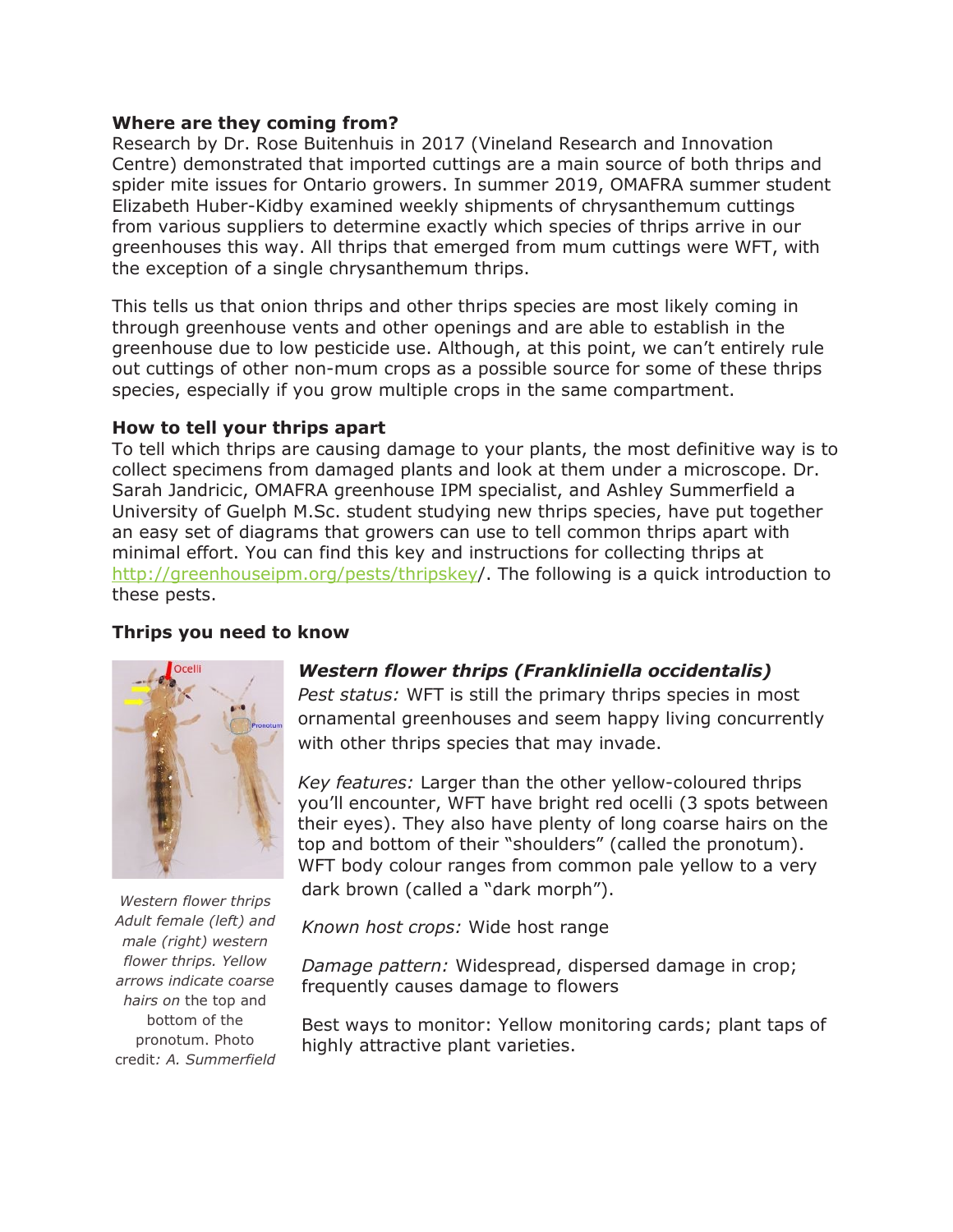

*Onion thrips Light and dark coloured onion thrips (adult females). This variation in body colour illustrates why you should never rely on colour to identify your thrips species.*

*Onion thrips (Thrips tabaci)*

*Pest status:* Onion thrips is the most prevalent of the "new kids" and has composed up to 80% of the thrips infesting certain crops in Niagara. Present in Ontario for more than a century, they've only recently become a concern outside of field crops.

*Key features:* Pale grey ocelli (eye spots); coarse hairs occur only on the bottom of the pronotum (none on top); their bodies range in colour from pale yellow to brown. Smaller than WFT.

*Known host crops:* Wide host range; has been problematic in chrysanthemums, gerbera, osteospermums, herbs, cyclamen, impatiens and gloxinia in Ontario so far. If your thrips IPM program isn't working in a different crop, suspect that it may be onion thrips and have them identified.

*Damage pattern:* Crops damaged in small clusters of plants; heavy damage to the foliage that makes the plant unsellable; less damage to flowers

*Best ways to monitor:* Yellow monitoring cards and plant taps of highly damaged plants.



*Chrysanthemum thrips Winged (left) and wingless (right) chrysanthemum thrips (adult females).*

# *Chrysanthemum thrips (Thrips nigropilosus)*

*Pest status:* Generally unknown, but have caused damage to several chrysanthemum operations to date in Niagara.

*Key features:* This species has both winged and wingless forms. At first glance, the winged morphs look a lot like WFT but are smaller in size. They have bright red ocelli and no coarse hairs on the top of the pronotum; typically yellow in colour.

*Known host crops:* As the name implies, their primary host is chrysanthemum, but they've also been found in marigolds and verbena.

*Damage pattern:* Unknown

*Best ways to monitor:* Plant taps, due to the presence of a wingless form.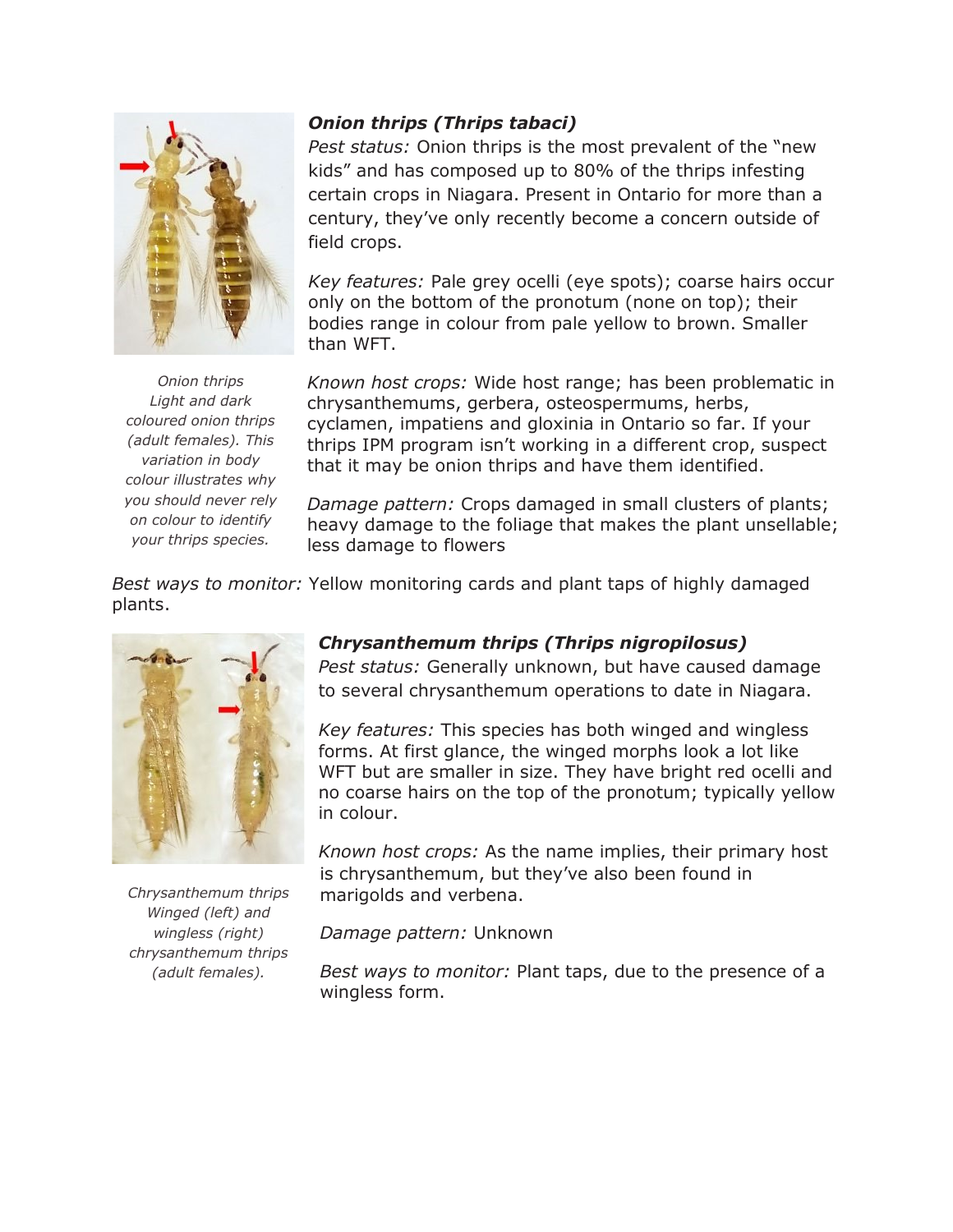

*Tobacco thrips Winged tobacco thrips (adult female). Photo credit: A. Summerfield.*

# *Tobacco thrips (Frankliniella fusca)*

*Pest status:* Tobacco thrips have been very common in our surveys, although typically only at low numbers. Their actual pest status is unclear at this time.

*Key features:* As with chrysanthemum thrips, tobacco thrips have a wingless form that is induced by short photoperiods. They are medium to dark brown in colour, meaning their red ocelli are difficult to see. Like WFT, they have coarse hairs on the top and bottom of the pronotum. It is difficult to tell the difference between tobacco thrips and dark morphs of WFT. In our samples from the Niagara region, dark brown thrips have almost always been tobacco thrips.

*Known host crops:* Although reported to have a wide host range, this is poorly characterized in ornamental crops

*Damage pattern:* Unknown

*Best ways to monitor:* Until we are sure that these are actually causing damage, there is no need to monitor for them specifically. However, if you see a lot of "dark" WFT on yellow trap cards in the spring and summer, have them identified before you assume WFT numbers are high in your crop.



*Echinothrips Echinothrips (adult female). Photo credit: A. Summerfield*

# *Echinothrips (Echinothrips americanus)*

*Pest status:* Echinothrips can be a serious pest for several crops. Since this species does not pupate in the soil, soildwelling biocontrol agents (e.g. nematodes, Dalotia and predatory mites) aren't effective, and control can be difficult.

*Key features:* Dark brown to black in colour, with highly visible white patches at the base of the wings on live insects. However, this feature isn't visible on Echinothrips caught on sticky cards or if samples are placed in liquid. Echinothrips also have distinctive orangey-red pigmentation between their body segments. They have no coarse hairs on top of the pronotum.

*Known host crops:* Poinsettia, gerbera, impatiens, cyclamen, alstroemeria and dieffenbachia are common host plants in Ontario.

*Damage pattern:* Foliar damage; rarely found in flowers.

*Best ways to monitor:* Use small (e.g. 3 cm2) square cut-outs of blue monitoring cards placed horizontally on the leaf surface, since this species doesn't leave the foliage much.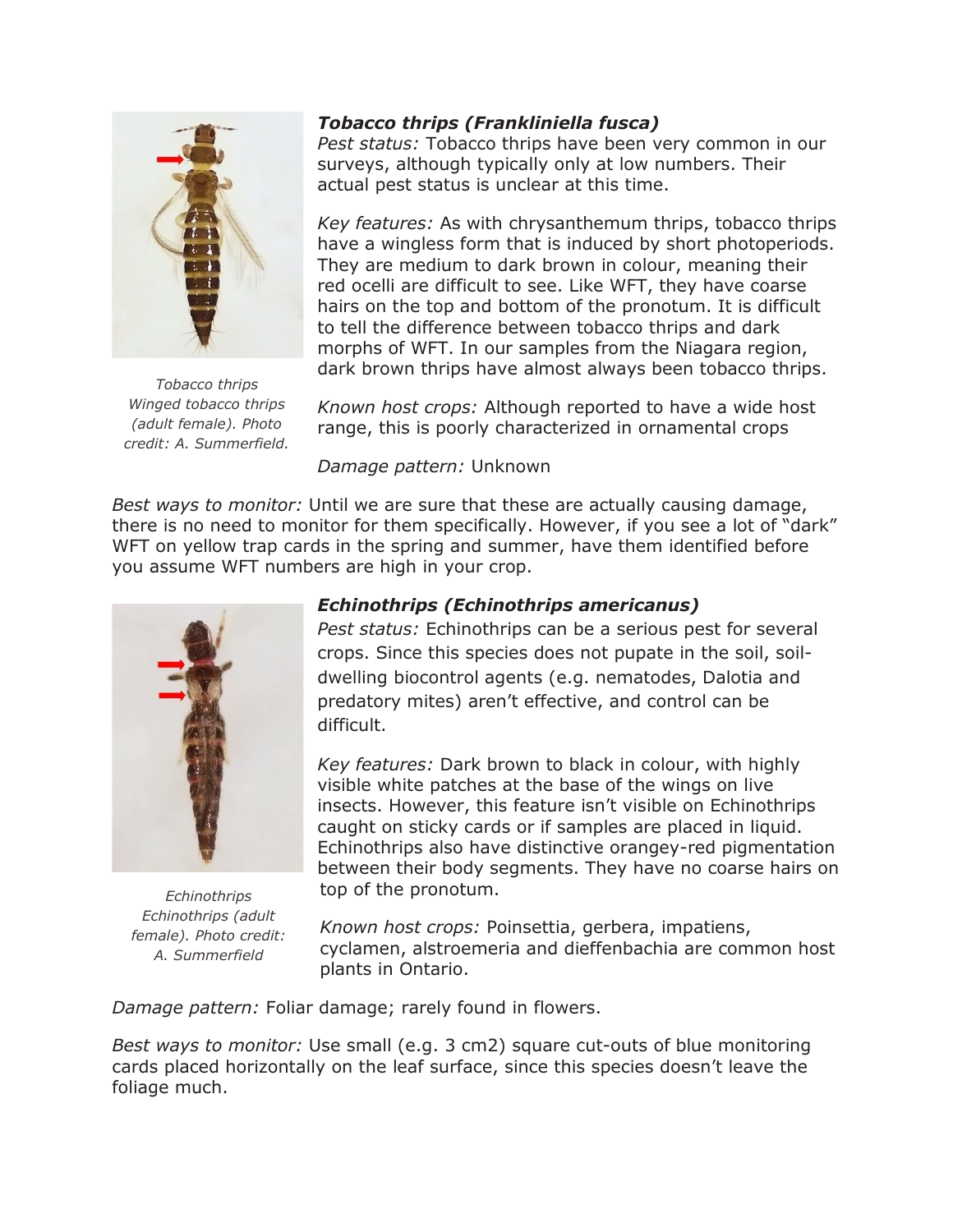

*Thrips caught on sticky traps in a side-venting greenhouse. Only distance from the vents affected catch numbers; colour of the trap was not significant. Image credit: OMAFRA*

# **Control options**

Besides WFT, onion thrips are the main species you'll have to worry about this year. Large mass trapping cards or sticky tape should be an integral part of your IPM program. These help intercept incoming thrips in the spring and summer months. Anything that helps reduce the numbers of these emerging pests and prevents establishment in your greenhouse is helpful at this point. Both WFT and onion thrips are more attracted to yellow than blue mass traps, as confirmed in 2019 tests held in top-venting greenhouses.

However, in side-venting greenhouses, 2016 studies showed the vast majority of card captures occur within a few meters of the vents (see graph). To reduce thrips fly-ins, mass trappings should be more effective in side-venting greenhouses than top-venting ones, especially if cards are concentrated near the vents. Having the cards face the vents (rather than be perpendicular to them) may also increase catches.

As for biocontrol options, we're still figuring out which products (e.g. nematodes, predatory mites, predatory bugs, microbial pesticides) work best against these new thrips pests. Until then, growers have seen some success with pesticides registered for thrips that don't normally work on the highly insecticide-resistant WFT. However, in other cropping systems, species like the onion thrips have also shown an ability to become highly resistant to chemical products. Future research on effective biocontrol or cultural control tactics will be key to managing the complex of thrips species we now have to battle.